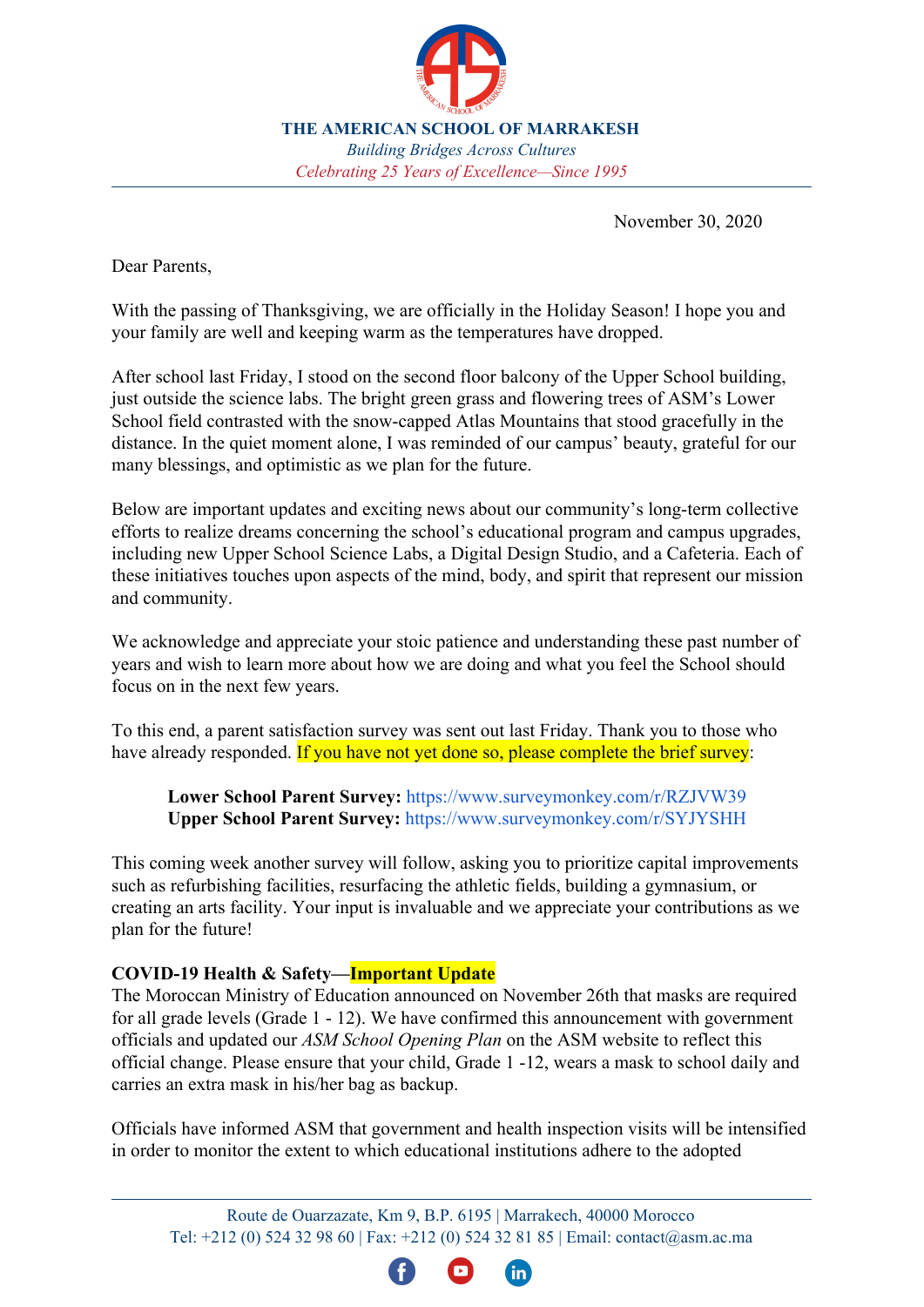preventive measures and will close any public or private educational institution that has been proven by the committee not to comply with these measures.

## **The Diyaa Lagourch Upper School Science Laboratories**

ASM has been working on the complete redesign, reconstruction, and refurbishing of its Upper School Science Laboratories in order for them to be open for use by September 2021.



To view initial sketches of the project, please click: **[Future Visualized](http://asm.ac.ma/future-visualized)**. A 3D rendering is in the works and will be ready for viewing in the coming weeks with a more official announcement.

The laboratories reflect ASM's commitments to the IB Diploma Programme; strategic direction of Science, Technology, Engineering, Arts, and Math (STEAM); and its vision as a school of the future. We anticipate that the new spaces will dramatically improve the study of physical and life sciences, and serve as a significant step towards realizing a modern facility for our students.

The School has plans to name the laboratories after Diyaa Lagourch, a 10th grader who tragically passed away at the start of this academic year. Diyaa loved science and dreamed of studying at Harvard to become a medical doctor.

The current estimated total cost of the furniture, equipment, and construction of the laboratories is approximately 2 million MAD. We have budgeted funds to begin purchasing furniture and equipment immediately for their June arrival. ASM seeks to fundraise 1 million MAD to help defray the costs. Towards this end, the School has already received 100,000 MAD from a generous anonymous donor. If you, too, would like to help realize this dream of the Diyaa Lagourch Science Laboratories for our students by contributing to this transformative learning space, please contact the Head of School Office.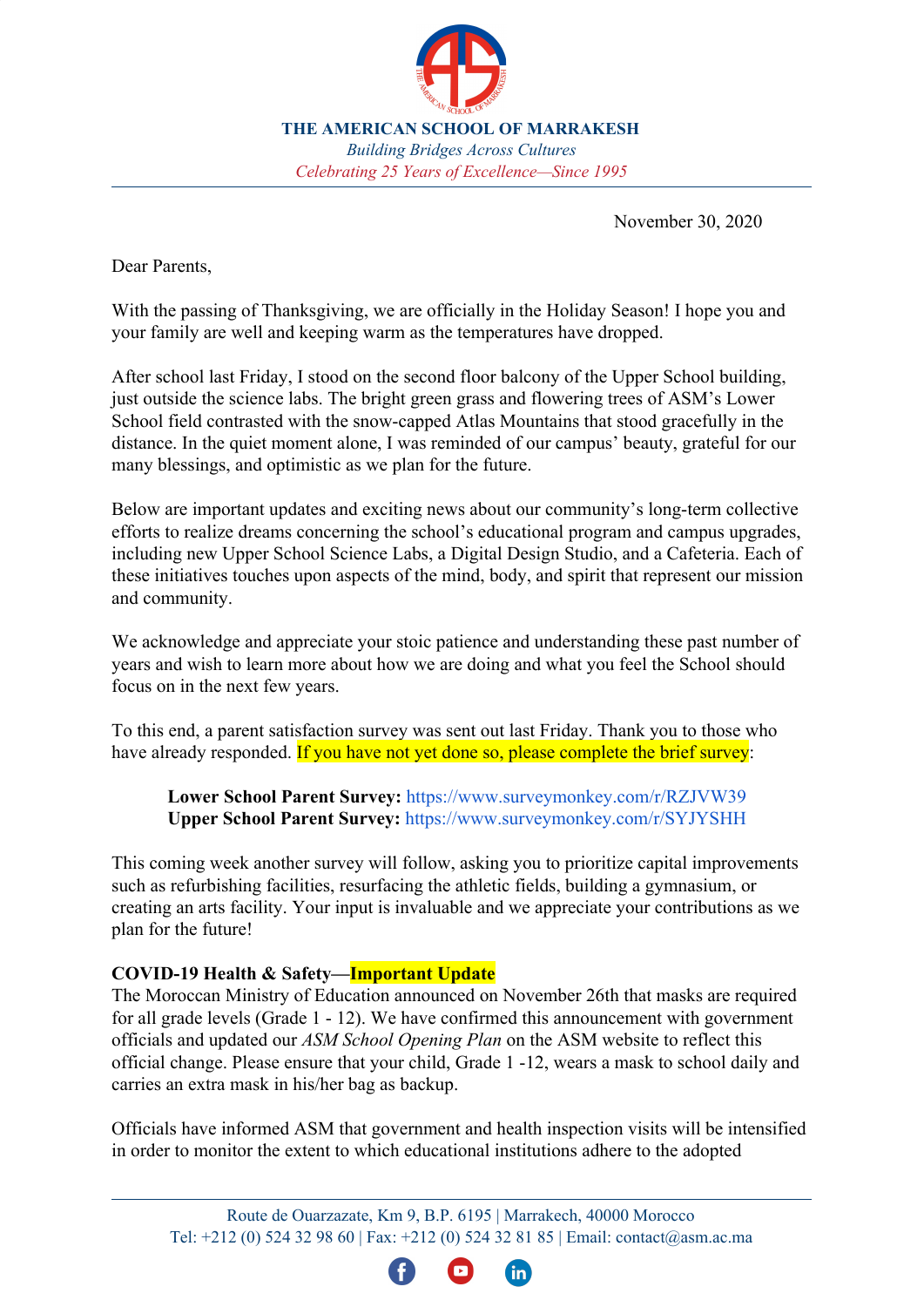

## **Digital Design Studio & Maker Space**

As part of the initiative to enhance ASM's future-focused curriculum and educational programs, the School is currently working on creating a digital design studio to open in the coming months. The vision of the studio is to provide students increased opportunities in creative digital design, video production, and related skills-development that will serve them today and well into the future at college or in a variety of fields.

ASM also has been dialoging with leading universities such as MIT and Columbia University regarding STEAM/Maker Space opportunities at ASM and connecting with the broader region. We are enthused about these talks and look forward to updating you soon!

## **Cafeteria**

It is the holiday season and sometimes miracles do happen!**—**ASM has been busily interviewing a variety of vendors to provide food and beverage services to our community school-wide starting September 2021.

Our most thoughtful and interesting proposal to date is **featured here in this 3D rendering** video and pictures: **[Future Visualized](http://asm.ac.ma/future-visualized)**[.](http://asm.ac.ma/future-visualized.) As you view the images, please note the contiguous red roof and floor lines as they are representative of a book cover!

In the coming survey mentioned above, we anticipate including the vendor's questions related to the food, drinks, and features of the potential service. If all goes well, I will be providing a more detailed presentation to the ASM community during one of the upcoming Coffee Hours.

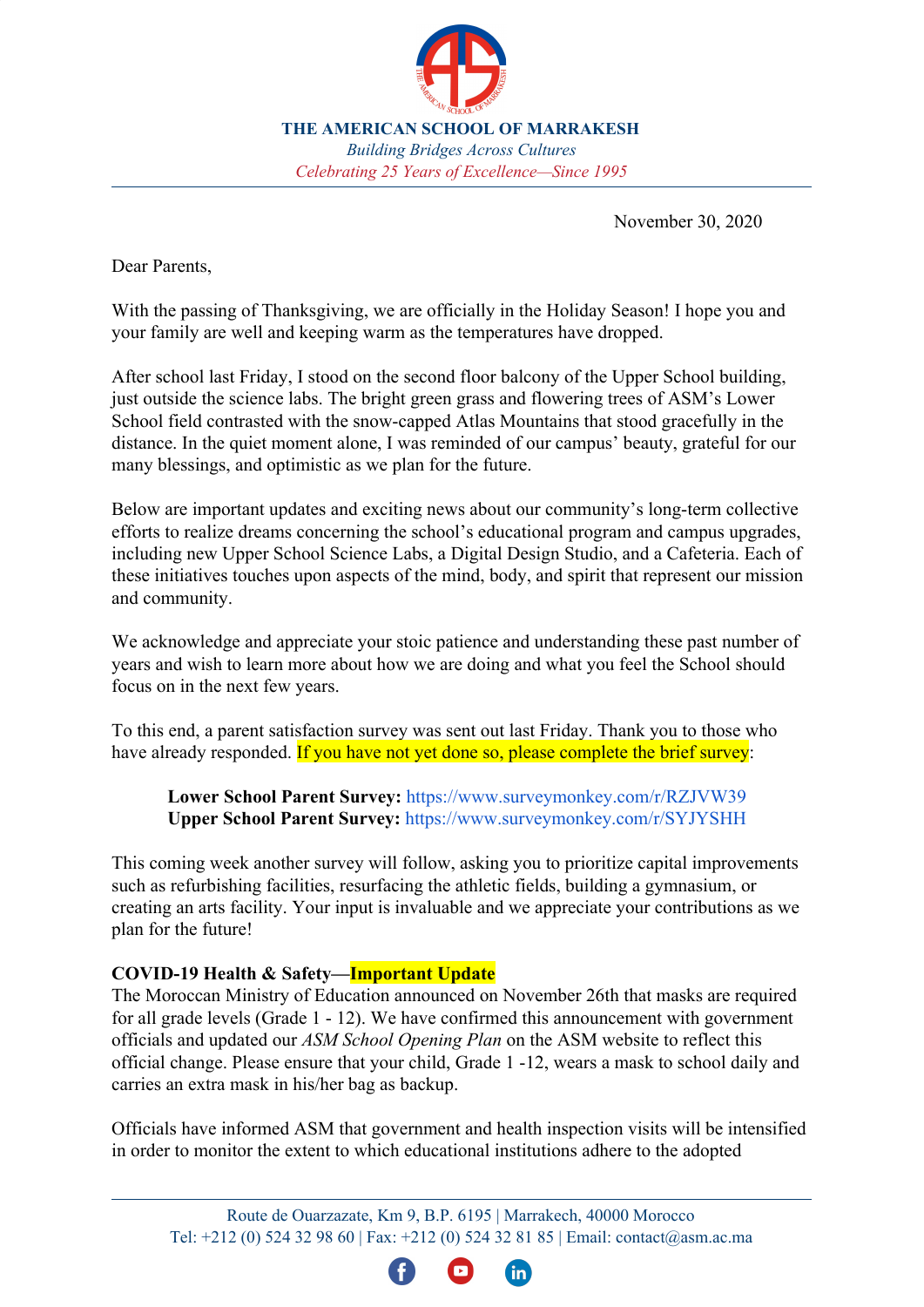### **French & Arabic Language**

We are pleased to announce that French and Arabic language instruction has successfully lifted off the ground beginning in Grades KG1. The class of 2035 will be our first graduating class with this language continuum!

During the week of November 16th, students celebrated Arabic Week, including Moroccan Day. This coming week, ASM will be celebrating Francophone Week, starting December 7th. Please keep posted from your child's respective Division Heads for related announcements and activities.

### **IB Diploma Programme Update**

After beginning its journey just two years ago, ASM is submitting its IBDP Authorization Application tomorrow! Thank you to parents, teachers, staff, and the board for all your support.

ASM would like to recognize and extend a very special thank you to the Bellaouchi family, who underwrote the School's IBDP application and authorization process. The Bellaouchi family's faithful commitment and very generous support through multi-annual gifts totaling USD \$90,000/816,000 MAD, enabled ASM to complete its application for authorization and submit it under a shortened timeline.

Indeed, each day, through the generous support of parents and community members, we are stepping closer towards our goals. We hope to share positive news related to IB in early 2021! To find out more, please join us at our next IB Parent meeting. All are welcome!

Meeting details: Tuesday, December 8, 2020, 5 - 6 p.m.; GMeet link: [meet.google.com/joi-pteh-vbn](http://meet.google.com/joi-pteh-vbn)

### **Parent Coffee Morning—"Futures: Careers & College Counseling"**

Please join us for December's Parent Coffee Morning with the College Counseling Department to learn about the college planning process for our high school students. All are welcome to join! Please send any questions you may have prior to the meeting here: [Coffee](https://docs.google.com/document/d/1TS1vlzkvI8kRl6ujzMC4G90yF5ipGPdvCkRMqVUsRuw/edit?usp=sharing) [Hour Questions](https://docs.google.com/document/d/1TS1vlzkvI8kRl6ujzMC4G90yF5ipGPdvCkRMqVUsRuw/edit?usp=sharing)

Meeting details: Thursday, December 10, 9:30 a.m.; GMeet link: [meet.google.com/quq-fuqk-tuo](http://meet.google.com/quq-fuqk-tuo)

### **ASM PTO**

Our second PTO meeting of the year was held on November 26th in which Ms. Atika El Idrissi was announced as the newly elected PTO Treasurer. We thank everyone for their participation in the election and warmly welcome Ms. El Idrissi to her position!

At the meeting, we discussed a variety of activities that the PTO would like to support in December, including: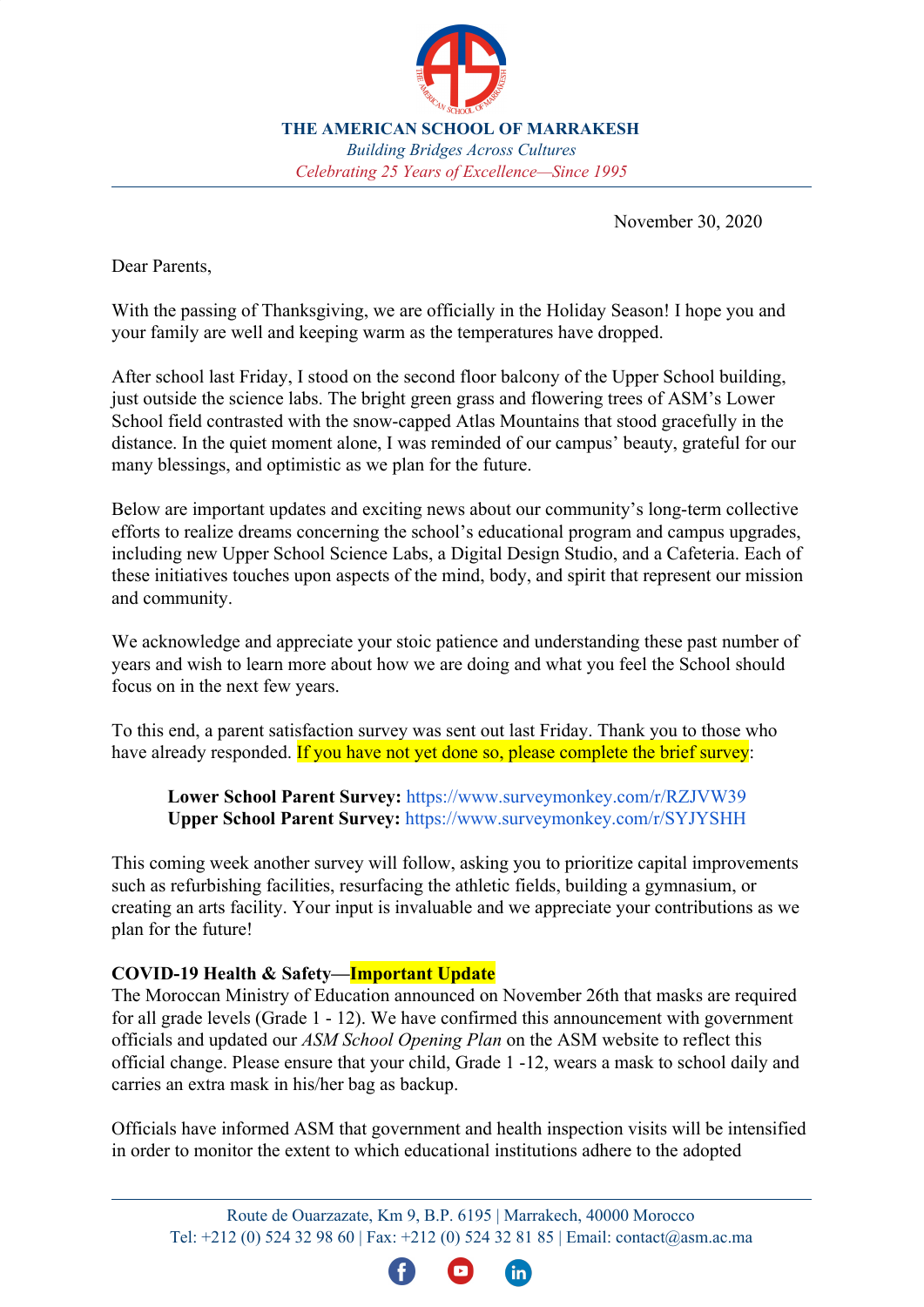

**KGs-G5 (F2F & DL):** 1) Scavenger Hunts (PTO to donate toys). 2) Secret Santa

**MS & HS (F2F & DL):** 1) ASM Holiday Spotify Playlist. Students contribute song names on a Google Doc listing their favorite music and ASM shares via social media. 2) Food/Clothing/Book Drive Competition: The PTO presents the top Elementary, Middle, and High School classes with pizza parties!

**Faculty & Staff:** Secret Angels (ongoing this week--Thank you, parents and PTO!)

**School Reception Area:** Starting December 1st, a Holiday Book Giving Tree will begin to be constructed in the school's reception area, including gifts of classics to each US student! Stay tuned on ASM's website and social media platforms for photos!

**Campus Beautification:** The PTO would like to support the Gardening Club in their effort to help beautify our campus. Keep posted with pictures of their work and "green thumbs"!

If you are interested in joining the PTO fun, please contact ASM PTO President Ms. Priti Paul Kadiri at [pto@asm.ac.ma.](mailto:pto@asm.ac.ma) Information on the PTO's next meeting is below.

Meeting details: Thursday, December 17, 5:30 p.m.; GMeet: [meet.google.com/tfb-suxp-tky](http://meet.google.com/tfb-suxp-tky)

### **High School Semester Exams**

Please note that all High School semester exams (Grades 9 - 12) are scheduled to be taken from home in DL mode, December 14 - 18th. Please mark this on your calendars and look for more details from Ms. Claire Smith, Upper School Division Head.

### **MSA Re-Accreditation Process Update**

MSA has approved ASM's draft timeline for execution of its re-accreditation process as well as our selection of the *Excellence by Design* protocol. In the spring, ASM will be submitting its "Application for Evaluation" and begin introductory meetings. This includes an invitation to all community members to participate as members of the Planning Team. Stay tuned as we move forward.

### **Winter Break**

Mark your calendars! Our Winter Break is from December 19, 2020 to January 3, 2021. Classes resume on Monday, January 4, 2021.

### **Virtual Open House #2**

ASM hosted its first Virtual Open House on Saturday, November 14th from 10 a.m. to 1 p.m. It was a successful event with both Lower School and Upper School divisions participating. We are currently planning for our second Virtual Open House sometime in January. Please stay tuned.

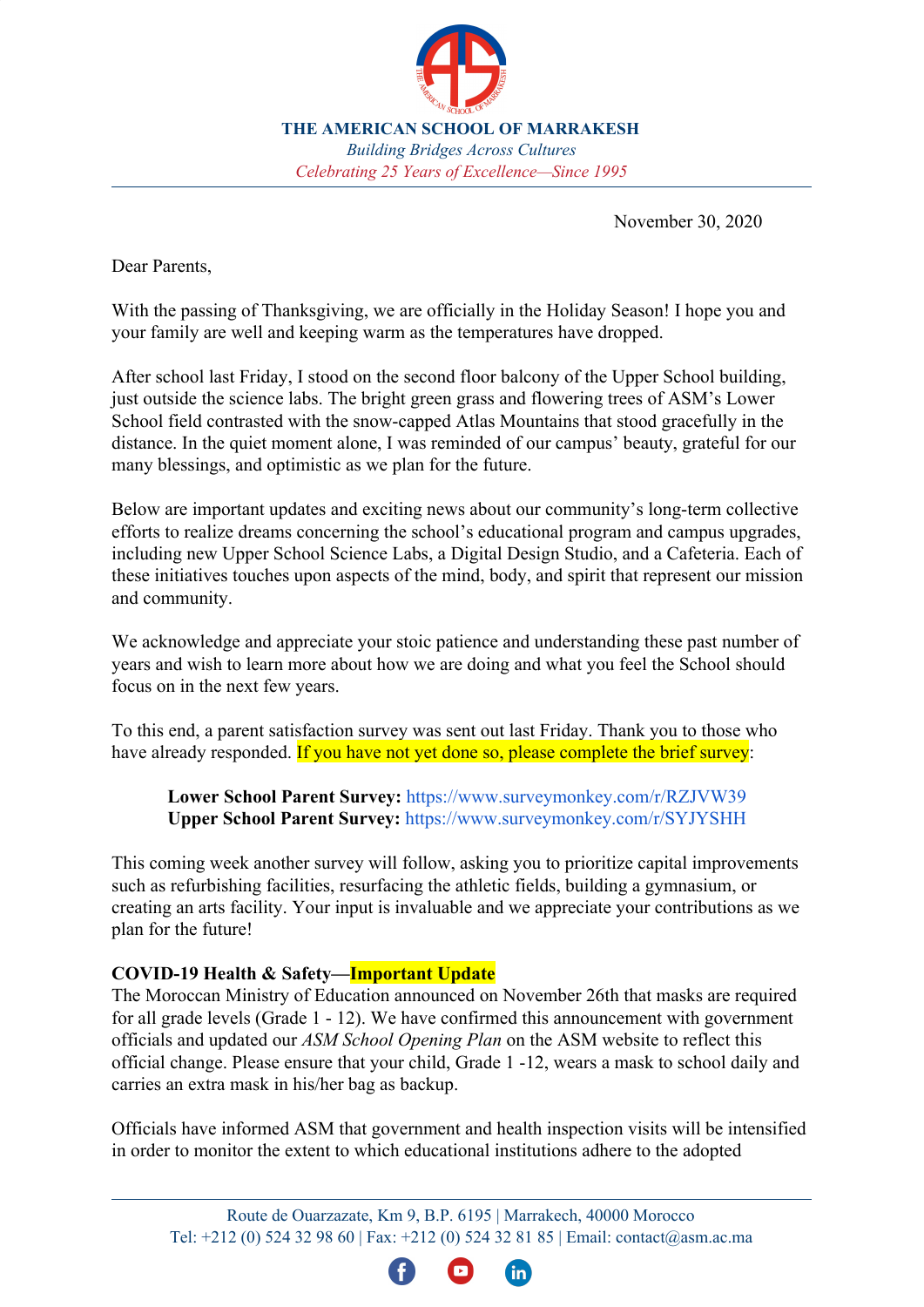### **Stay Up-to-Date**

Keep up to date with the life and times at ASM by following the School's website or Facebook, Instagram, and LinkedIn accounts. Each week of every month we feature different topics, including student interviews about ASM's mission and values, Parent Coffee Hour discussions, and "Career Connections," which are interviews of working professionals to help Upper School students learn about career options.

Again, thank you all for your generous support of the students and School in whatever capacity. As we continue to build ASM as a "School of the Future," your positive energy and contributions in time, talent, and treasure help make dreams come true!

Happy Holidays!

Casey Asato, Ed.D. Head of School ------------------------------

 $X$ <sub>I</sub>NA + 1 and + 1 and + 1 and + 1 and + 1 and + 1 and + 1 and + 1 and + 1 and + 1 and + 1 and + 1 and + 1 and + 1 and + 1 and + 1 and + 1 and + 1 and + 1 and + 1 and + 1 and + 1 and + 1 and + 1 and + 1 and + 1 and + 1 a

Á

30 novembre 2020

Chers parents,

 Avec le passage de Thanksgiving, nous sommes officiellement dans la période des fêtes! J'espère que vous et votre famille allez bien et restez au chaud alors que les températures ont chuté.

 Après l'école vendredi dernier, je me tenais sur le balcon du deuxième étage du bâtiment de l'école supérieure, juste à l'extérieur des laboratoires de sciences. L'herbe verte brillante et les arbres fleuris du champ de l'école primaire de l'ASM contrastaient avec les montagnes enneigées de l'Atlas qui se dressaient gracieusement au loin. Dans le seul moment de calme, je me suis souvenu de la beauté de notre campus, reconnaissant pour nos nombreuses bénédictions et optimiste dans la planification de l'avenir.

 Vous trouverez ci-dessous des mises à jour importantes et des nouvelles passionnantes sur les efforts collectifs à long terme de notre communauté pour réaliser les rêves concernant le programme éducatif de l'école et les mises à niveau du campus, y compris les nouveaux laboratoires scientifiques de l'école supérieure, un studio de conception numérique et une cafétéria. Chacune de ces initiatives touche à des aspects de l'esprit, du corps et de l'esprit qui représentent notre mission et notre communauté.

 Nous reconnaissons et apprécions votre patience stoïque et votre compréhension de ces dernières années et souhaitons en savoir plus sur la façon dont nous faisons et sur ce sur quoi vous pensez que l'École devrait se concentrer au cours des prochaines années.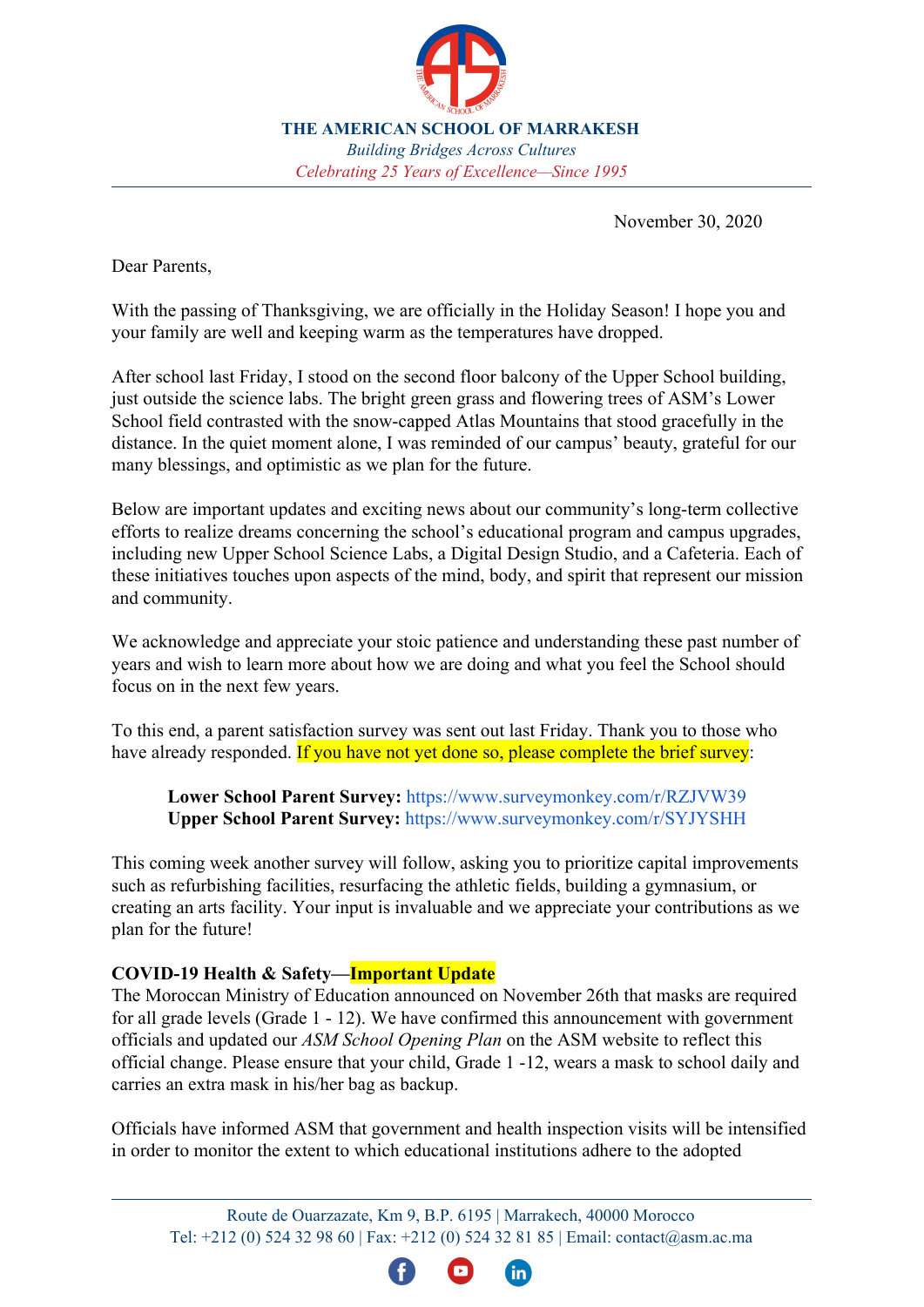

 À cette fin, une enquête de satisfaction des parents a été envoyée vendredi dernier. Merci à ceux qui ont déjà répondu. Si vous ne l'avez pas encore fait, veuillez répondre à la brève enquête:

**Sondage auprès des parents du primaire:** https://www.surveymonkey.com/r/RZJVW39

**Enquête auprès des parents du lycée: https**://www.surveymonkey.com/r/SYJYSHH

 La semaine prochaine, un autre sondage suivra, vous demandant de prioriser les améliorations d'immobilisations telles que la rénovation des installations, le surfaçage des terrains de sport, la construction d'un gymnase ou la création d'une installation artistique. Votre contribution est inestimable et nous apprécions vos contributions alors que nous planifions pour l'avenir!

# **COVID-19 Santé et sécurité - Mise à jour importante**

Le ministère marocain de l'Éducation a annoncé le 26 novembre que les masques sont obligatoires pour tous les niveaux (de la 1ère à la 12e année). Nous avons confirmé cette annonce auprès des représentants du gouvernement et avons mis à jour notre plan d'ouverture de l'école ASM sur le site Web de l'ASM pour refléter ce changement officiel. Veuillez vous assurer que votre enfant, de G1-G12, porte un masque à l'école tous les jours et porte un masque supplémentaire dans son sac comme renfort.

Les responsables ont informé l'ASM que les visites d'inspection du gouvernement et de la santé seront intensifiées afin de contrôler dans quelle mesure les établissements d'enseignement adhèrent aux mesures préventives et fermera tout établissement d'enseignement public ou privé dont le comité aura prouvé qu'il ne se conformait pas à ces mesures.

## **Les laboratoires scientifiques du lycée Diyaa Lagourch**

ASM travaille sur la refonte complète, la reconstruction et la rénovation de ses laboratoires scientifiques de l'école supérieure afin qu'ils soient ouverts à l'utilisation d'ici septembre 2021.

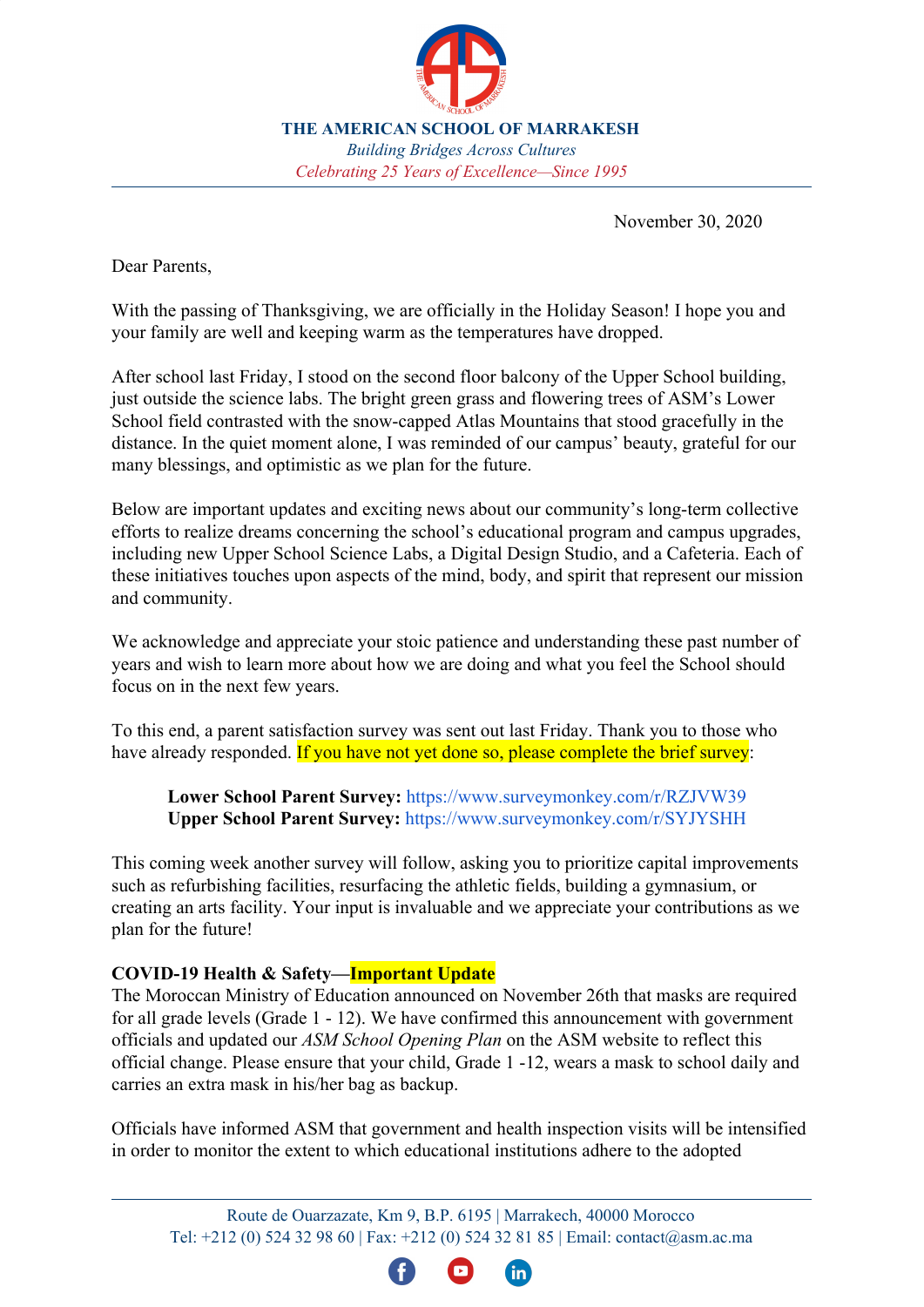

Pour afficher les premières esquisses du projet, veuillez cliquer sur: **Future Visualized**. Un rendu 3D est en préparation et sera prêt à être visionné dans les prochaines semaines avec une annonce plus officielle.

Les laboratoires reflètent les engagements de l'ASM envers le programme du diplôme de l'IB; direction stratégique des sciences, de la technologie, de l'ingénierie, des arts et des mathématiques (STEAM); et sa vision en tant qu'école du futur. Nous prévoyons que les nouveaux espaces amélioreront considérablement l'étude des sciences physiques et de la vie, et constituent une étape importante vers la réalisation d'une installation moderne pour nos étudiants.

 L'école a l'intention de nommer les laboratoires après Diyaa Lagourch, une élève de 10e qui est décédée tragiquement au début de cette année scolaire. Diyaa aimait la science et rêvait d'étudier à Harvard pour devenir médecin.

 Le coût total estimé actuel du mobilier, de l'équipement et de la construction des laboratoires est d'environ 2 millions de dirhams. Nous avons prévu des fonds pour commencer à acheter des meubles et de l'équipement immédiatement pour leur arrivée en juin. ASM cherche à collecter 1 million de MAD pour aider à couvrir les coûts. À cette fin, l'École a déjà reçu 100 000 MAD d'un généreux donateur anonyme. Si vous aussi, vous souhaitez contribuer à la réalisation de ce rêve des laboratoires scientifiques Diyaa Lagourch pour nos étudiants en contribuant à cet espace d'apprentissage transformateur, veuillez contacter le bureau du directeur de l'école.

**Studio de conception numérique et espace de création**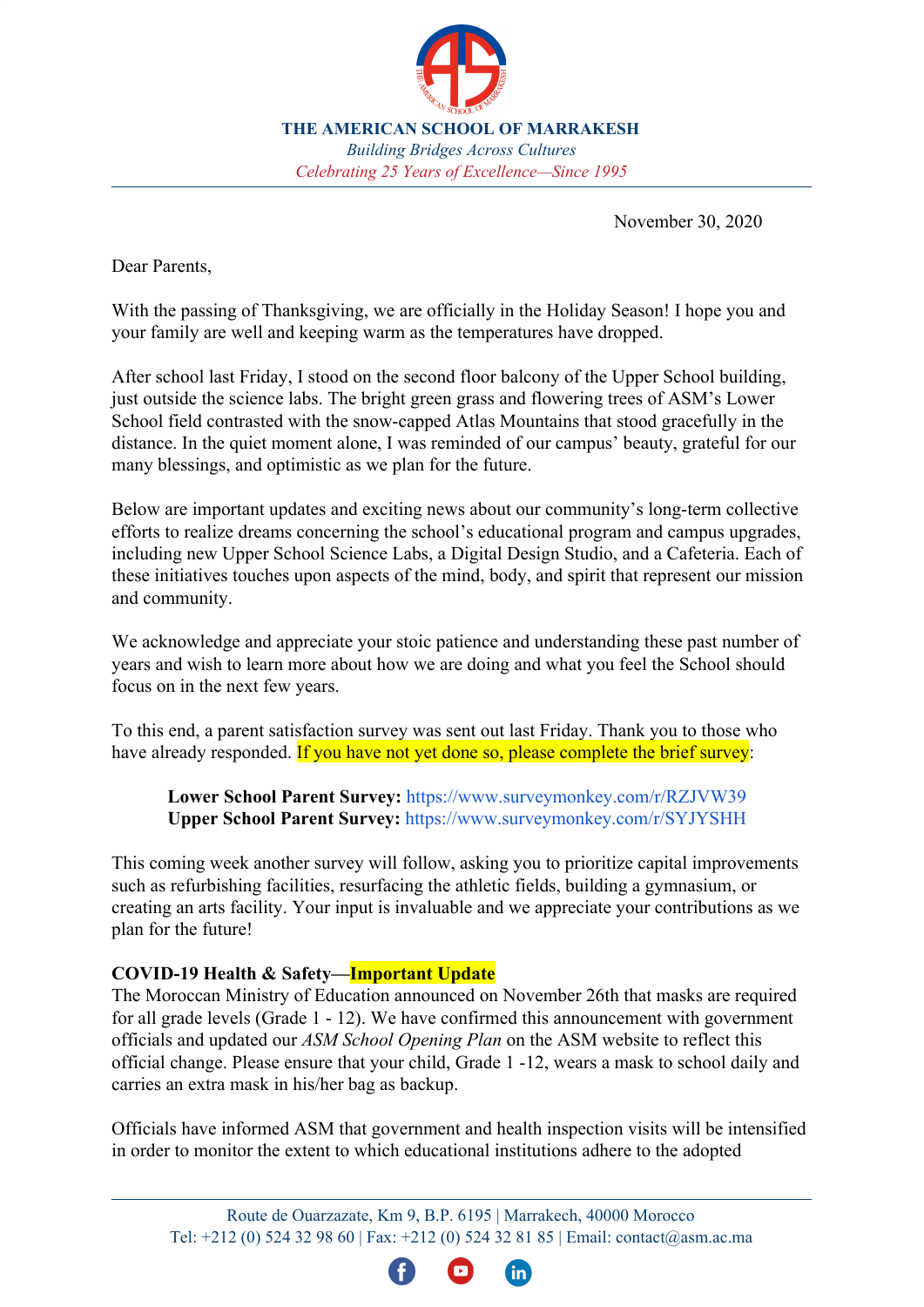

Dans le cadre de l'initiative visant à améliorer le curriculum et les programmes éducatifs d'ASM axés sur l'avenir, l'École travaille actuellement à la création d'un studio de conception numérique qui ouvrira dans les mois à venir. La vision du studio est de fournir aux étudiants des opportunités accrues dans la conception numérique créative, la production vidéo et le développement des compétences connexes qui les serviront aujourd'hui et dans le futur au collège ou dans une variété de domaines.

ASM a également dialogué avec des universités de premier plan telles que le MIT et l'Université de Columbia concernant les opportunités STEAM / Makerspace à ASM et la connexion avec la région au sens large. Nous sommes enthousiasmés par ces discussions et avons hâte de vous mettre à jour bientôt!

## **Cafétéria**

C'est la saison des Fêtes et parfois des miracles se produisent! —ASM interviewe activement divers fournisseurs pour fournir des services de restauration et de boissons à notre école communautaire à partir de septembre 2021.

 Notre proposition la plus réfléchie et la plus intéressante à ce jour est présentée ici dans cette vidéo et images de rendu 3D: **Future Visualized**. En regardant les images, veuillez noter les lignes de toit et de sol rouges contiguës car elles sont représentatives d'une couverture de livre!

 Dans le prochain sondage, nous prévoyons d'inclure les questions du fournisseur liées à la nourriture, aux boissons et aux caractéristiques du service potentiel. Si tout se passe bien, je

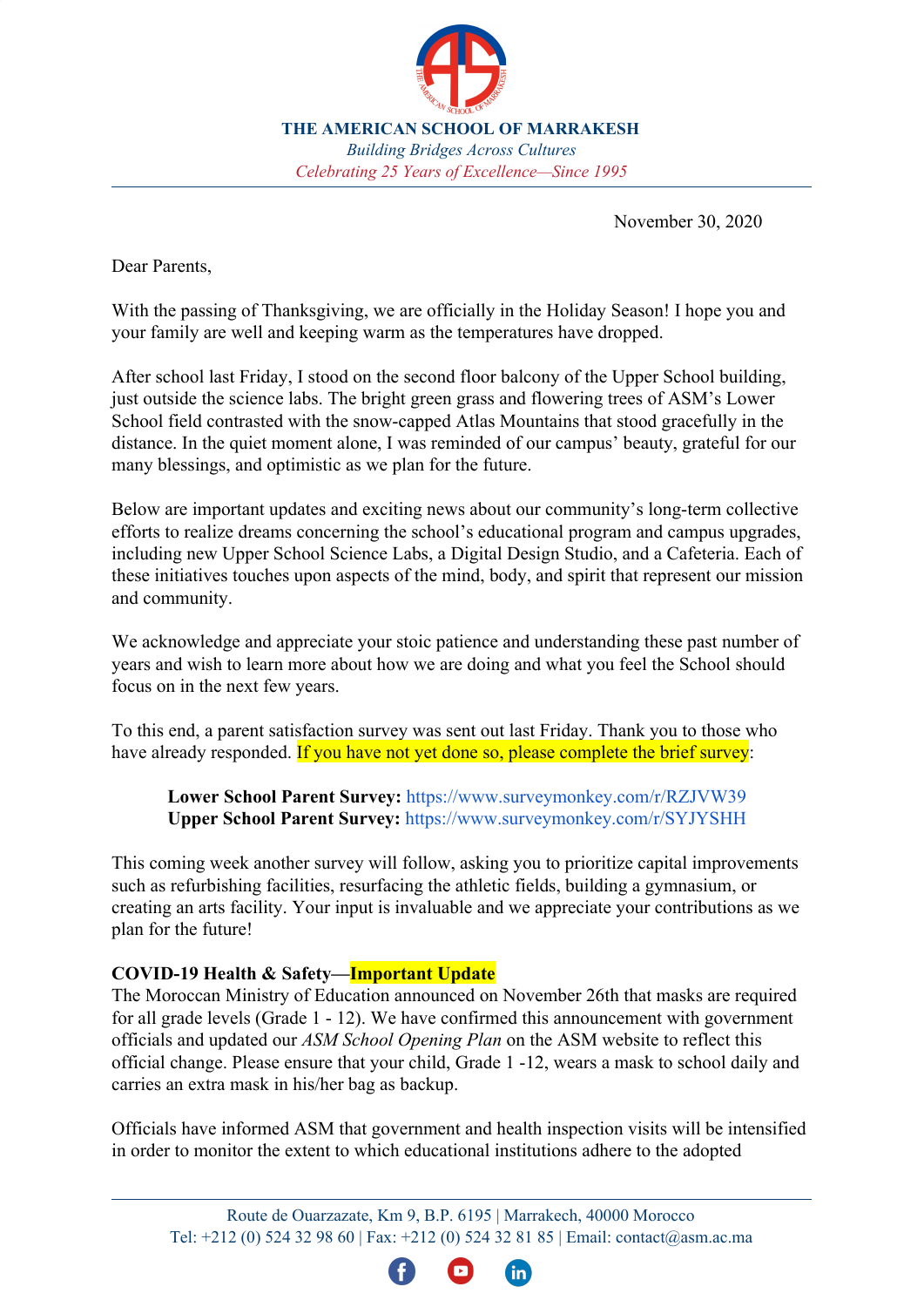fournirai une présentation plus détaillée à la communauté ASM lors de l'une des prochaines Coffee Hours.

## **Langue française et arabe**

Nous sommes heureux d'annoncer que l'enseignement du français et de l'arabe a décollé avec succès à partir des grades KG1. La promotion 2035 sera notre première promotion avec ce continuum linguistique!

Au cours de la semaine du 16 novembre, les étudiants ont célébré la Semaine arabe, y compris la journée du Maroc. La semaine prochaine, l'ASM célébrera la Semaine de la francophonie à partir du 7 décembre. Veuillez vous tenir au courant des chefs de division respectifs de votre enfant pour les annonces et activités connexes.

Mise à jour du programme du diplôme de l'IB

Après avoir commencé son voyage il y a à peine deux ans, ASM soumet demain sa demande d'autorisation IBDP! Merci aux parents, aux enseignants, au personnel et au conseil pour tout votre soutien.

 ASM tient à remercier et à adresser un merci tout spécial à la famille Bellaouchi, qui a souscrit au processus de demande et d'autorisation IBDP de l'école. L'engagement fidèle de la famille Bellaouchi et son soutien très généreux à travers des dons pluriannuels d'un montant total de 90 000 USD / 816 000 MAD ont permis à L'ASM de compléter sa demande d'autorisation et de la soumettre dans un délai raccourci.

 En effet, chaque jour, grâce au généreux soutien des parents et des membres de la communauté, nous nous rapprochons de nos objectifs. Nous espérons partager des nouvelles positives liées à l'IB au début de 2021! Pour en savoir plus, rejoignez-nous à notre prochaine réunion des parents de l'IB. Tout le monde est bienvenu!

Détails de la réunion: mardi 8 décembre 2020, 17 h - 18 h; Lien GMeet: meet.google.com/joi-pteh-vbn

# **Parent Coffee Morning** - «**Futures: Careers & College Counseling**»

Veuillez vous joindre à nous pour la matinée du café des parents de décembre avec le département de conseil du Collège pour en savoir plus sur le processus de planification des collèges pour nos élèves du secondaire. Tout le monde est le bienvenu à se joindre! Veuillez envoyer toutes les questions que vous pourriez avoir avant la réunion ici: Questions sur l'heure du café

Détails de la réunion: jeudi 10 décembre, 9 h 30; Lien GMeet: meet.google.com/quq-fuqk-tuo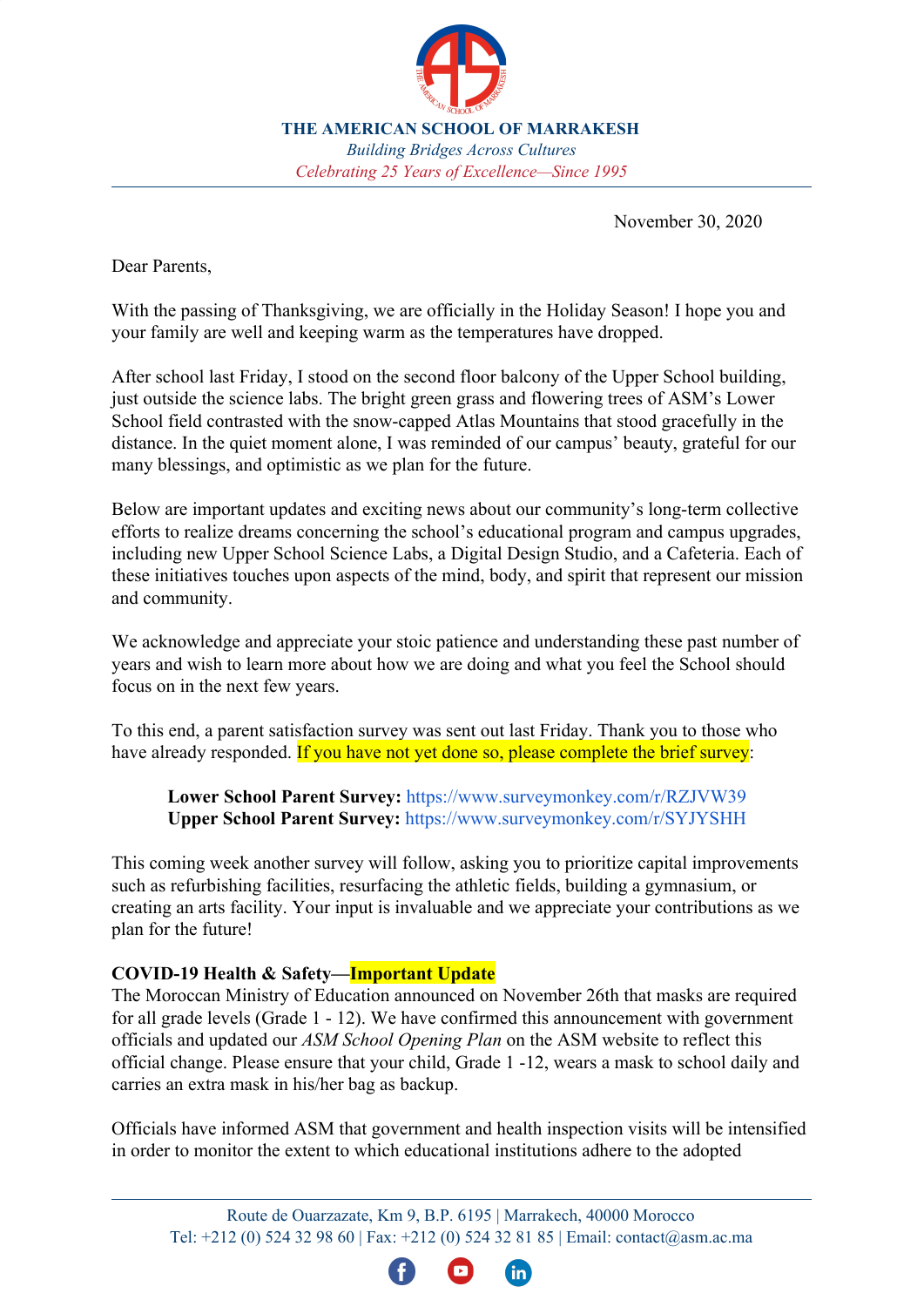

## **Association des Parents et des Professeurs**

Notre deuxième réunion de l'année sur le PTO a eu lieu le 26 novembre au cours de laquelle Mme Atika El Idrissi a été annoncée comme la nouvelle trésorière du PTO. Nous remercions chacun pour sa participation à l'élection et souhaitons la bienvenue à Mme El Idrissi à son poste!

 Lors de la réunion, nous avons discuté de diverses activités que le PTO aimerait soutenir en décembre, notamment:

**KGs-G5 (F2F et DL):** 1) Chasses au trésor (prise de force pour donner des jouets). 2) Père Noël secret

**MS & HS (F2F & DL):** 1) Liste de lecture ASM Holiday Spotify. Les élèves contribuent aux noms de chansons sur un document Google répertoriant leur musique préférée et leurs partages ASM via les réseaux sociaux. 2) Concours Food / Clothing / Book Drive: Le PTO présente les meilleures classes des écoles primaires, intermédiaires et secondaires avec des pizzas!

**Professeurs et personnel**: Secret Angels (en cours cette semaine - Merci, parents et PTO!)

**F fWdhcb de l'école:** à partir du 1er décembre, un arbre de cadeaux des fêtes commencera à être construit dans la zone de réception de l'école, y compris des cadeaux de classiques à chaque étudiant américain! Restez à l'écoute sur le site Web et les plateformes de médias sociaux d'ASM pour prendre des photos!

**Embellissement du campus**: Le PTO souhaite soutenir le club de jardinage dans ses efforts pour aider à embellir notre campus. Restez au courant avec des photos de leur travail et des «pouces verts»!

 Si vous souhaitez vous joindre à l'amusement PTO, veuillez contacter la présidente de l'ASM PTO, Mme Priti Paul Kadiri, à pto@asm.ac.ma. Vous trouverez ci-dessous des informations sur la prochaine réunion du PTO.

Détails de la réunion: jeudi 17 décembre, 17 h 30; GMeet: meet.google.com/tfb-suxp-tky

## **Examens semestriels du secondaire**

Veuillez noter que tous les examens du semestre du secondaire (de la 9e à la 12e année) doivent être passés de la maison en mode DL, du 14 au 18 décembre. Veuillez marquer ceci sur vos calendriers et chercher plus de détails auprès de Mme Claire Smith, chef de la division de l'école supérieure.